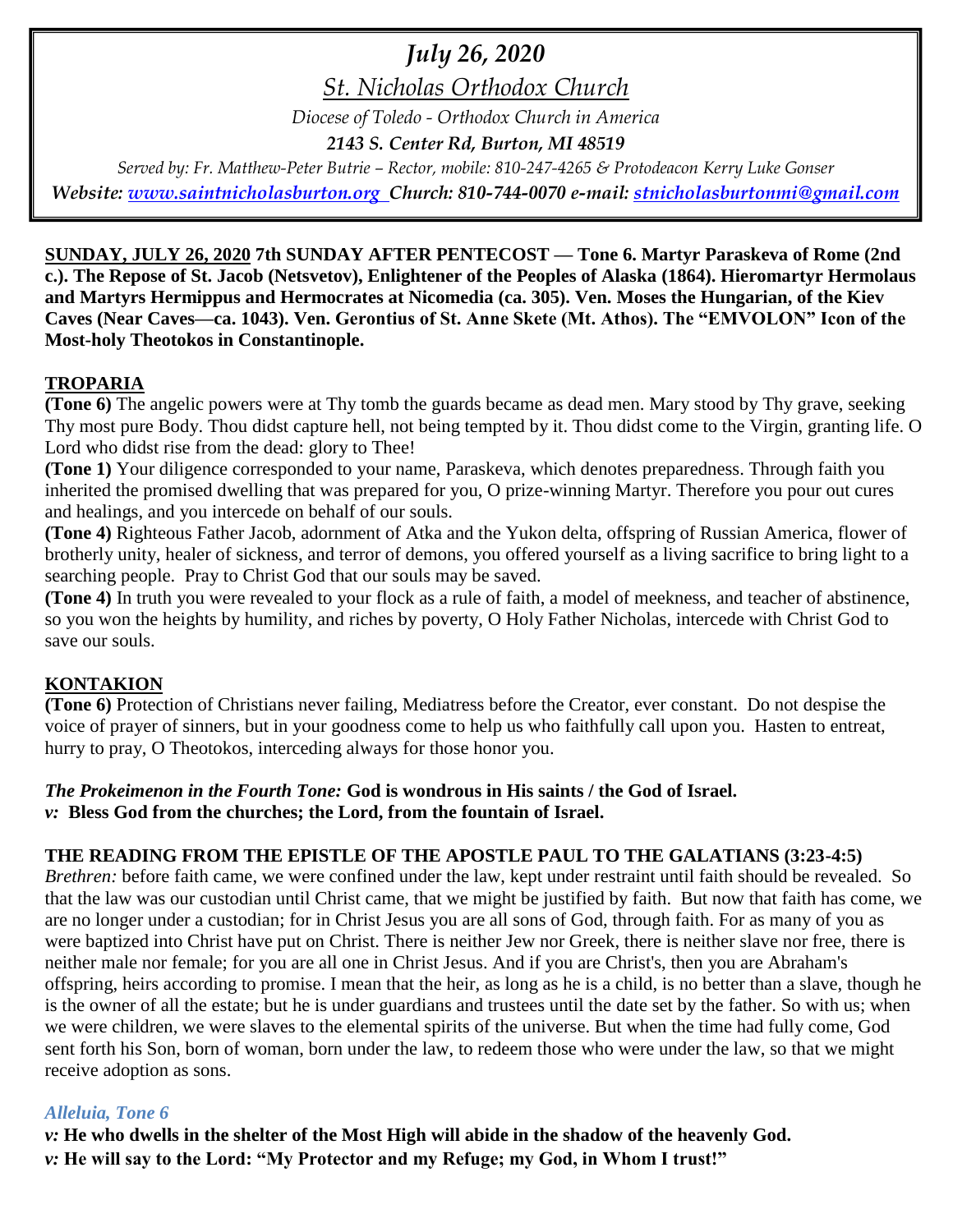#### **THE HOLY GOSPEL ACCORDING TO MATTHEW (9:27-35)**

At that time, as Jesus passed on from there, two blind men followed him, crying aloud, "Have mercy on us, Son of David." When he entered the house, the blind men came to him; and Jesus said to them, "Do you believe that I am able to do this?" They said to him, "Yes, Lord." Then he touched their eyes, saying, "According to your faith be it done to you." And their eyes were opened. And Jesus sternly charged them, "See that no one knows it." But they went away and spread his fame through all that district. As they were going away, behold, a dumb demoniac was brought to him. And when the demon had been cast out, the dumb man spoke; and the crowds marveled, saying, "Never was anything like this seen in Israel." But the Pharisees said, "He casts out demons by the prince of demons." And Jesus went about all the cities and villages, teaching in their synagogues and preaching the gospel of the kingdom, and healing every disease and every infirmity.

#### **COMMUNION HYMN**

Praise the Lord from the heavens, praise Him in the highest! Alleluia, Alleluia, Alleluia!

#### **The Holy Gospel according to John 20:1-10 (7th Matins Gospel)**

Now on the first day of the week Mary Magdalene went to the tomb early, while it was still dark, and saw that the stone had been taken away from the tomb. Then she ran and came to Simon Peter, and to the other disciple, whom Jesus loved, and said to them, "They have taken away the Lord out of the tomb, and we do not know where they have laid Him." Peter therefore went out, and the other disciple, and were going to the tomb. So they both ran together, and the other disciple outran Peter and came to the tomb first. And he, stooping down and looking in, saw the linen cloths lying there; yet he did not go in. Then Simon Peter came, following him, and went into the tomb; and he saw the linen cloths lying there, and the handkerchief that had been around His head, not lying with the linen cloths, but folded together in a place by itself. Then the other disciple, who came to the tomb first, went in also; and he saw and believed. For as yet they did not know the Scripture that He must rise again from the dead. Then the disciples went away again to their own homes.

#### **HOLY MARTYR PARASKEVA OF ROME – July 26**

Holy Virgin Martyr Paraskeva of Rome was the only daughter of Christian parents, Agathon and Politia, and from her early years she dedicated herself to God. She spent much of her time in prayer and the study of the Holy Scriptures. After the death of her parents Saint Paraskeva distributed all of her inheritance to the poor, and consecrated her virginity to Christ. Emulating the holy Apostles, she began to preach to the pagans about Christ, converting many to Christianity.

She was arrested during the reign of Antoninus Pius (138-161) because she refused to worship the idols. She was brought to trial and fearlessly confessed herself a Christian. Neither enticements of honors and material possessions, nor threats of torture and death shook the firmness of the saint nor turned her from Christ. She was given over to beastly tortures. They put a red-hot helmet on her head and threw her in a cauldron filled with boiling oil and pitch. By the power of God the holy martyr remained unharmed. When the emperor peered into the cauldron, Saint Paraskeva threw a drop of the hot liquid in his face, and he was burned. The emperor began to ask her for help, and the holy martyr healed him. After this the emperor set her free.

Traveling from one place to another to preach the Gospel, Saint Paraskeva arrived in a city where the governor was named Asclepius. Here again they tried the saint and sentenced her to death. They took her to an immense serpent living in a cave, so that it would devour her. But Saint Paraskeva made the Sign of the Cross over the snake and it died. Asclepius and the citizens witnessed this miracle and believed in Christ. She was set free, and continued her preaching. In a city where the governor was a certain Tarasius, Saint Paraskeva endured fierce tortures and was beheaded in the year 140.

Many miracles took place at the saint's tomb: the blind received sight, the lame walked, and barren women gave birth to children. It is not only in the past that the saint performed her miracles, but even today she helps those who call on her in faith. *from* [www.oca.org](http://www.oca.org/)

**ST. JACOB NETSVETOV, ENLIGHTENER OF ALASKA – July 26** Father Jacob (Netsvetov) of Alaska was born of pious parents in 1802 on Atka Island, Alaska. His father, Yegor Vasil'evich Netsvetov was a Russian from Tobolsk. His mother, Maria Alekseevna, was an Aleut from Atka island. Yegor and Maria had four children who survived infancy; Jacob was the first born, followed by Osip (Joseph), Elena, and Antony. Jacob was tonsured as a Subdeacon on October 1, 1825. He married a Russian woman (perhaps also a Creole) named Anna Simeonovna, and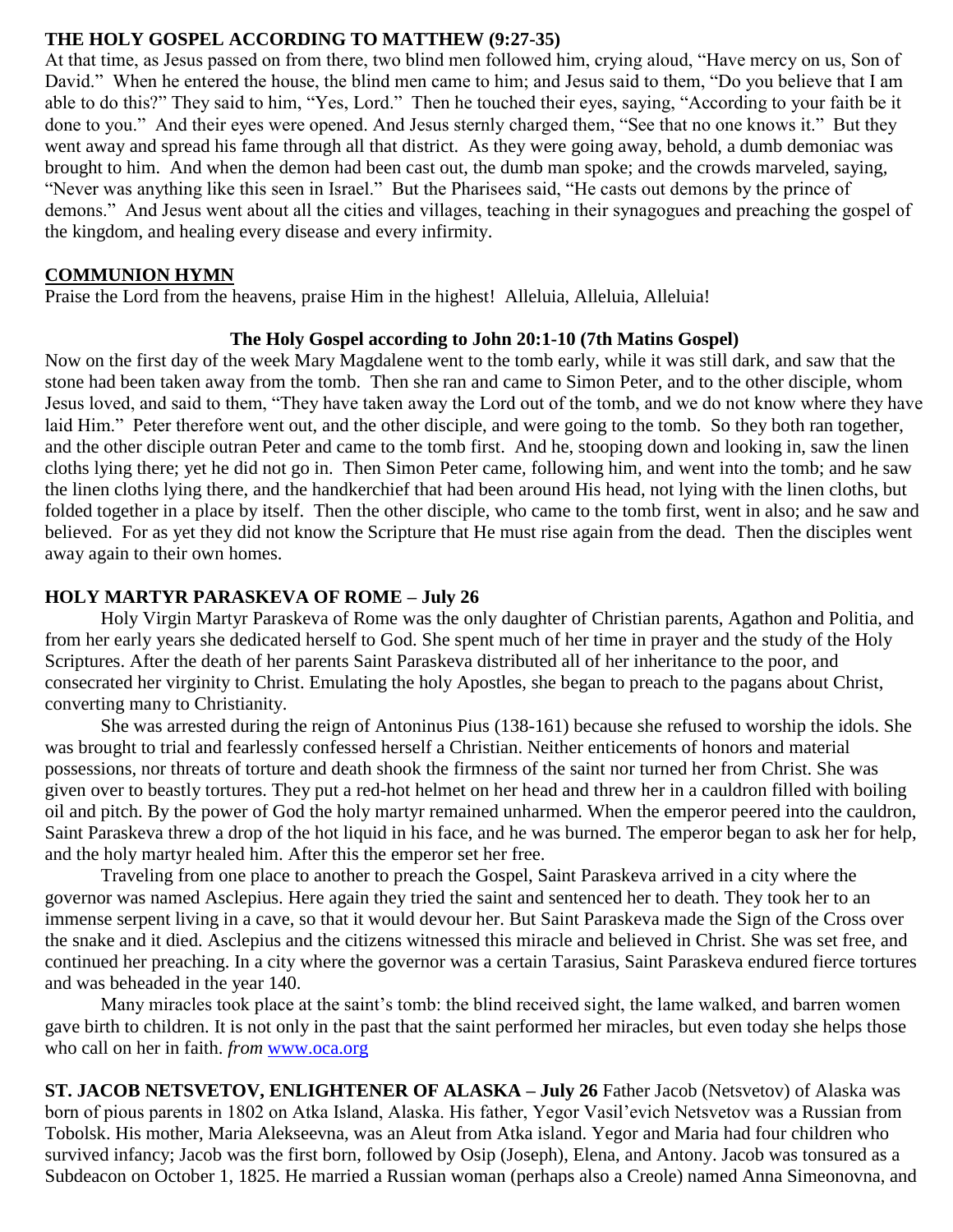in 1826 graduated from the Seminary with certificates in history and theology. On October 31, 1826, he was ordained to the Holy Diaconate and assigned to serve the altar of the Holy Trinity-Saint Peter Church in Irkutsk. Two years later, on March 4, 1828, Archbishop Michael, who had earlier ordained Father John Veniaminov (Saint Innocent), elevated the godly deacon Jacob to the Holy Priesthood. This, however, was no ordinary ordination. As if he were a new Patrick, hearing the mystical call of his distant flock, Father Jacob yearned to return to his native Alaska. And the all-good God, who "satisfies the longing soul and fills the hungry soul with goodness" (Ps.107:9) heard the prayer of his servant.

Archbishop Michael provided Father Jacob with two antimensia: one for the new Church which would be dedicated to the glory of God in honor of Saint Nicholas the Wonderworker in Atka, and one to be used for missionary activity. On May 1, 1828 a molieben for travelers was served, and Father Jacob, his father, Yegor, (now tonsured as reader for the Atka Church), and his matushka, Anna, set out for Alaska.

When he arrived in Atka, the Church of Saint Nicholas had not yet been built. So, with his own hands Father Jacob constructed a large tent (Acts 18:3) in which he conducted the services. For Father Jacob the services of the Church were life: life for his people and life for himself. It was in the worship of God that he found both strength and joy. Later he would transport this tent with him on his missionary journeys, and like Moses in the wilderness, the grace of God was found wherever this tent was taken (Num 4:1 ff; 10:17 ff).

When his first six months had ended (end of 1829), Father Jacob recorded that he had baptized 16, chrismated 442, married 53 couples, and buried 8. Once the church was constructed, Father Jacob turned his attention to the building of a school in which the children would learn to read and write both Russian and Unangan Aleut. The Russian American Company provided some of the support initially, with the students providing the remainder. This continued until 1841, when it was reorganized as a parish school and ties with the company ceased. Father Jacob proved to be a talented educator and translator whose students became distinguished Aleut leaders in the next generation.

In March of 1836, his precious wife, Anna, died of cancer; his home burned to the ground in July of 1836; and his dear father, Yegor, died of an undetermined illness in 1837. Who can utter the depth of sorrow felt by this God-pleaser? Yet he lifted up his voice with that ancient sufferer and cried, "shall we indeed accept good from God and shall we not accept adversity? In all this he did not sin with his lips" (Job 2:10). In his journal Father Jacob attributed all to "the Will of Him whose Providence and Will are inscrutable and whose actions toward men are incomprehensible." He patiently endured hardships and sufferings like the Holy Apostle Paul. He saw in these misfortunes not a Victory by the hater of men's souls (i.e. the devil) but a call from God to even greater spiritual struggles.

He learned new languages, embraced new peoples and cultures, devised another alphabet, built another church and Orthodox community, and for the next twenty years, until his health and eyesight failed, continued to be an evangelical beacon of the grace of God in southwestern Alaska.

Establishing his headquarters in the Yup'ik Eskimo village of Ikogmiute (today's 'Russian Mission') he traveled to native settlements hundreds of miles up and down Alaska's longest river (the Yukon) as well as the Kuskokwim River region. At the insistence of Indian leaders, he traveled as far as the middle of the Innoko River baptizing hundreds of Indians from various, and often formerly hostile, tribes. "Behold how good and how pleasant it is for brethren to dwell together in unity" (Ps 133:1). He built the first Christian temple in this region, and dedicated it to the feast of the Elevation of the Holy Cross. Here Father Jacob, in spite of failing health, joyfully celebrated the Church's cycle of services, including all of the services prescribed for Holy Week and Pascha.

Finally, in 1863, the evil One, who "walks about like a roaring lion, seeking whom he may devour" (I Pet 5:8), sought one last time to get the better of the righteous one. So the devil, the father of lies, (John 8:44), inspired an assistant of Father Jacob to level spurious and slanderous charges against his master. This resulted in a summons to Sitka, issued by Bishop Peter. The godly pastor was quickly cleared of all charges, but due to his ever-worsening health, he remained in Sitka for his final year serving a Tlingit chapel. He died on July 26, 1864 at the age of 60 and was buried on the third day at the entry of the chapel. During his final missionary travels in the Kuskokwim/Yukon delta region, he had baptized 1,320 people—distinguishing himself as the evangelizer of the Yup'ik Eskimo and Athabascan Indian peoples. *from* [www.oca.org](http://www.oca.org/)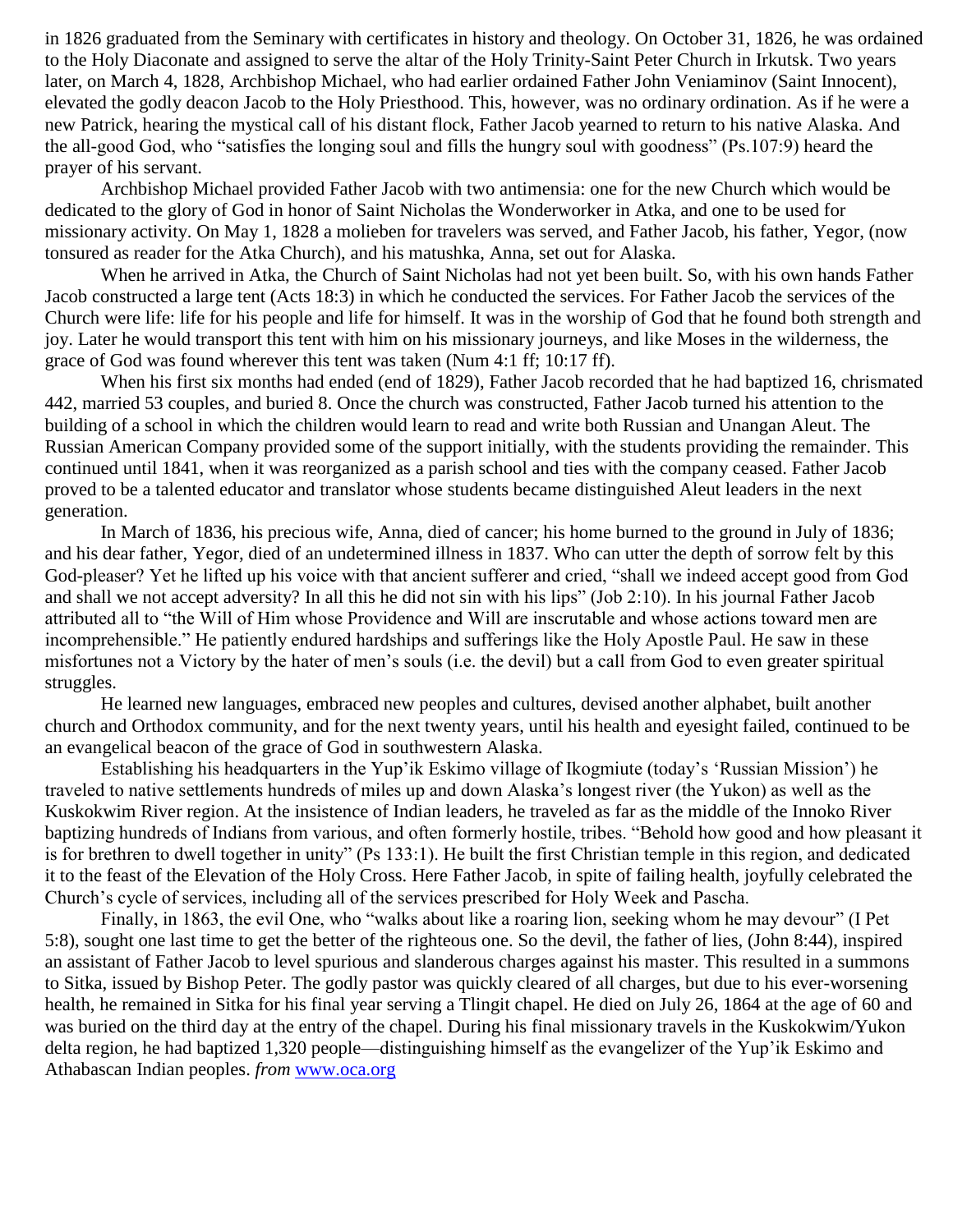| <b>USHERS NEEDED</b> Are you willing to be an usher so that we can continue using both the church and the<br>fellowship hall for in-person attendance at Sunday Liturgies? Please contact the office 810-744-0070, |
|--------------------------------------------------------------------------------------------------------------------------------------------------------------------------------------------------------------------|
| stnicholasburtonmi@gmail.com or contact Matushka Lisa.                                                                                                                                                             |
| <b>PRISON MINISTRY AWARENESS SUNDAY</b> is today. The Orthodox Christian Prison Ministry (OCPM) serves                                                                                                             |
| those who are incarcerated and their families. They provide resources, training & support to their ministry partners so                                                                                            |

FEAST OF THE TRANSFIGURATION OF OUR LORD Our parish is hosting the Pan-Orthodox Vespers & Liturgy on Wednesday, August  $5<sup>th</sup>$  at 6 pm. This is open to in-person attendance for St. Nicholas parishioners only

**Welcome to everyone joining us via our YouTube channel:** *[St Nicholas Orthodox Church Burton.](https://www.youtube.com/channel/UC59tV-Re443z-GCoETAUvfA)* If at the time of the divine services you cannot access the livestream, please check out [St. Mary Magdalene Church](https://www.youtube.com/channel/UClHAqZrWkXdYELujbbIslHg) or St George

**CONFESSIONS** The sacrament of Confession is offered on Saturdays after Vespers and by appointment.

those who are incarcerated and their families. They provide resources, training & support to their ministry partners so that lives are transformed  $\&$  God is glorified. If you would like to support this vital ministry you can send donations to P.O. Box 1597, New York, NY 10025. Their email address is  $\frac{info@theOCPM.org}{info@theOCPM.org}$  or call (347) 868-6940. Protodeacon Luke (Kerry) Gonser is the point of contact at St. Nicholas. His email is [kgonser1@yahoo.com.](mailto:kgonser1@yahoo.com) Please see [this video](https://youtu.be/D4GeyBa0cGI) done by Deacon Michael Schlaack from our sister parish of St. Mary Magdalene in Fenton for this Sunday.

**PAN-ORTHODOX SOFTBALL GAME** Last week, with our own Protodeacon Luke (Kerry) Gonser doing all of the pitching for Pan-Orthodox softball game, the final score was St. Mary Magdalene parish 14 and the combined team of Assumption and St. George 2. Congratulations to the victors! God bless the parishioners of Assumption who provided the delicious food and drinks for the game.

# **MAKE YOUR FAITHFUL GIVING EASY AND CONVENIENT WITH GIVELIFY**

You can donate to St. Nicholas with an app on your phone  $\&$  as always on our website by <https://saintnicholasburton.org/> Go to the website and on the home page click on the box **Give now with Givelify** which will walk you through the donation process; this is a secure site. **If you do not wish to donate online, you may write a check to St. Nicholas Orthodox Church and send it to the parish address: 2143 S Center Rd, Burton, MI 48519.**

**CANDLE INTENTION REQUESTS** can be emailed to the office at [stnicholasburtonmi@gmail.com](mailto:stnicholasburtonmi@gmail.com) or called in.

# **CANDLE INTENTIONS FOR THE HEALTH AND BLESSINGS OF**

Fr. Tom, Fr. Don, Fr. Paul, Fr. Anthony, Fr. Robert, Aaron, Milica, Calvin, Larry, Helen, Angelo, Joan, Peggy, Bob, Angelo, Christine, Dorothy, Anna, Irene, Allen, Deborah, Luba, Kosta, Stojan, Mira, Bosa, Christopher, Allison, Jeanette, Katheryn, Joseph, Ted, Marlene, Gladys, all the parishioners of St. Nicholas, my family &

# **CANDLE INTENTIONS FOR BLESSED REPOSE**

[Church](https://www.youtube.com/channel/UCpLWfxMIJK4uQOV41ekE6Wg/videos?view=2&flow=grid) or [Assumption Church](https://www.facebook.com/AssumptionGrandBlanc/) for their livestreams.

and will be livestreamed. Please bring fruit to be bless for the feast.

In loving memory of my beloved husband Nicholas & our wedding anniversary July  $27<sup>th</sup>$  Connie Maxim

# **ETERNAL LIGHT AT THE ALTAR**

Blessed Repose for Adelaida Sivergina Irina Sivergina

ઓફ્રેન્ડ ઓફ્રેન્ડ ઓફ્રેન્ડ એફ્રેન્ડ ઓફ્રેન્ડ ઓફ્રેન્ડ ઓફ્રેન્ડ ઓફ્રેન્ડ ઓફ્રિન્ડ ઓફ્રિન્ડ ઓફ્રિન્ડ ઓફ્રિન્ડ ઓફ

friends. Joe Tome Special Intention Joe Tome Lydia Dorohov (6 mo. July  $26<sup>th</sup>$ ) Victor Dorohov

ဆို့ပြီး ဝဆို့**လ ဝန္တိုင် ဝဆို့ပ ဝဆို့ပ ဝဆို့ပ ဝဆို့ပ ဝဆို့ပ** ဝဆို့ ပြောက်ရွာ ဝဆို့ ပြောက်ရွာ ဝဆို့ ပြောက်ရွာ

July 26, 2020